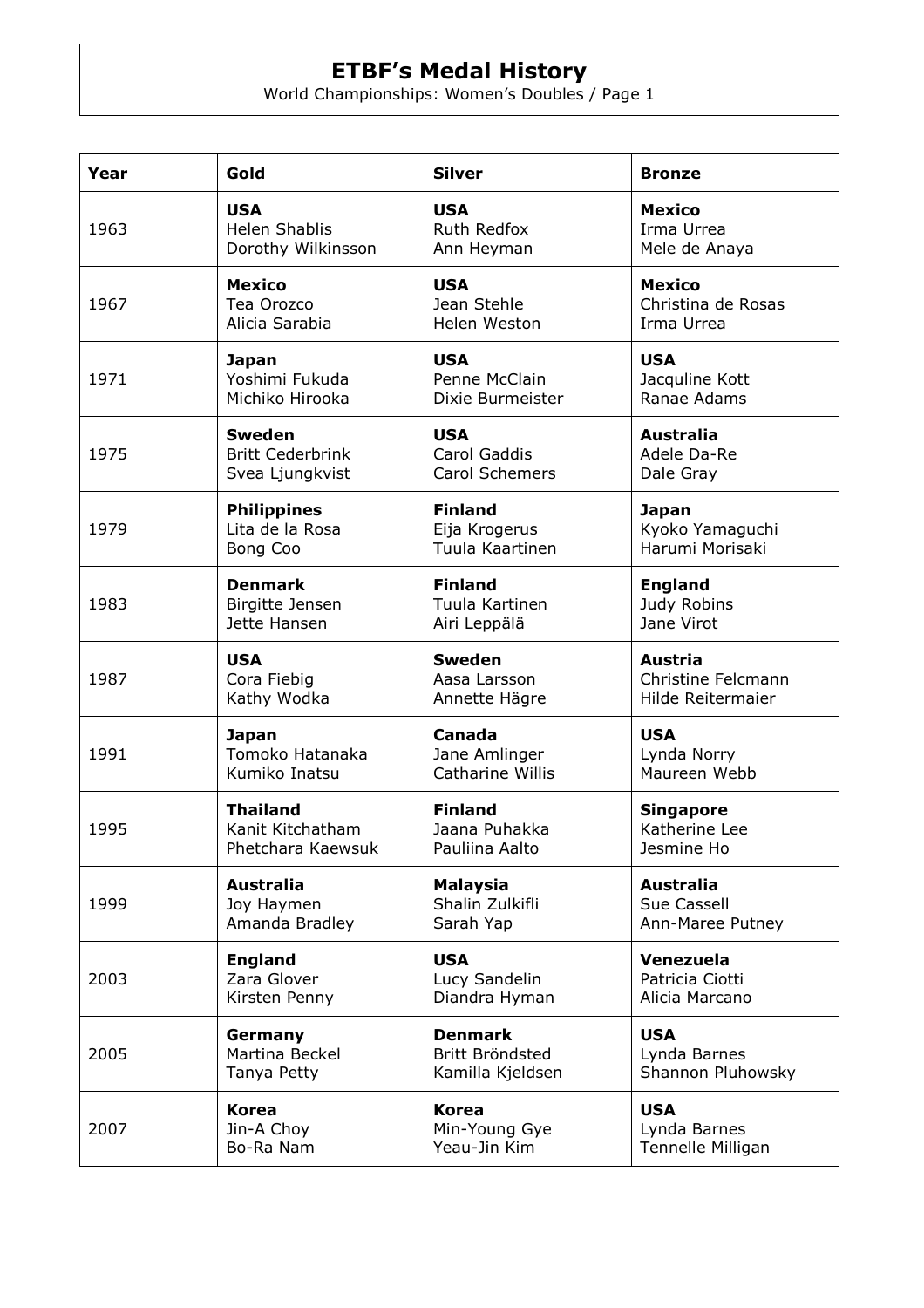## **ETBF's Medal History**

World Championships: Women's Doubles / Page 2

| Year | Gold                                                    | <b>Silver</b>                                          | <b>Bronze</b>                                                                                                 |
|------|---------------------------------------------------------|--------------------------------------------------------|---------------------------------------------------------------------------------------------------------------|
| 2009 | <b>Korea</b><br>Sun-Ok Hwang<br>Hye-Eun Gang            | <b>Australia</b><br>Carol Gianotti<br>Ann-Maree Putney | <b>Denmark</b><br>Rikke Holm Rasmussen<br>Anne Gales<br><b>Korea</b><br>Yun-Hee Son<br>Su-Yeon Hong           |
| 2011 | <b>USA</b><br>Shannon Pluhowsky<br>Liz Johnson          | <b>Singapore</b><br>Hui-Fen New<br>Jazreel Tan         | <b>Denmark</b><br>Kamilla Kjeldsen<br>Mai Ginge Jensen<br><b>USA</b><br>Kelly Kulick<br>Carolyn Dorin-Ballard |
| 2013 | <b>USA</b><br>Shannon O'Keefe<br><b>Stefanie Nation</b> | <b>USA</b><br>Kelly Kulick<br>Missy Parkin             | <b>Australia</b><br>Ann-Maree Putney<br>Carlo Gianotti<br>Venezuela<br>Karen Marcano<br>Alicia Marcano        |
| 2015 | <b>USA</b><br>Danielle McEwan<br>Kelly Kulick           | Korea<br>Hye-Rin Son<br>Eunhee Jeon                    | <b>Denmark</b><br>Mai Ginge Jensen<br>Britt Bröndsted<br><b>Singapore</b><br>Cherie Tan<br>Shayna Ng          |
| 2017 | <b>Korea</b><br>Daw-Un Jung<br>Moon-Jeong Kim           | <b>Malaysia</b><br>Li-Jane Sin<br>Shalin Zulkifli      | <b>USA</b><br>Danielle McEwan<br>Kelly Kulick<br><b>USA</b><br>Josie Barnes<br>Shannon O'Keefe                |
| 2019 | <b>Sweden</b><br>Josefine Hermansson<br>Jenny Wegner    | <b>Korea</b><br>Son Hyerin<br>Lee Yeonji               | <b>Columbia</b><br>Rocia Restrepo<br>Maria Rodriguez<br>Columbia<br>Juliana Franco<br>Clara Guerrero          |